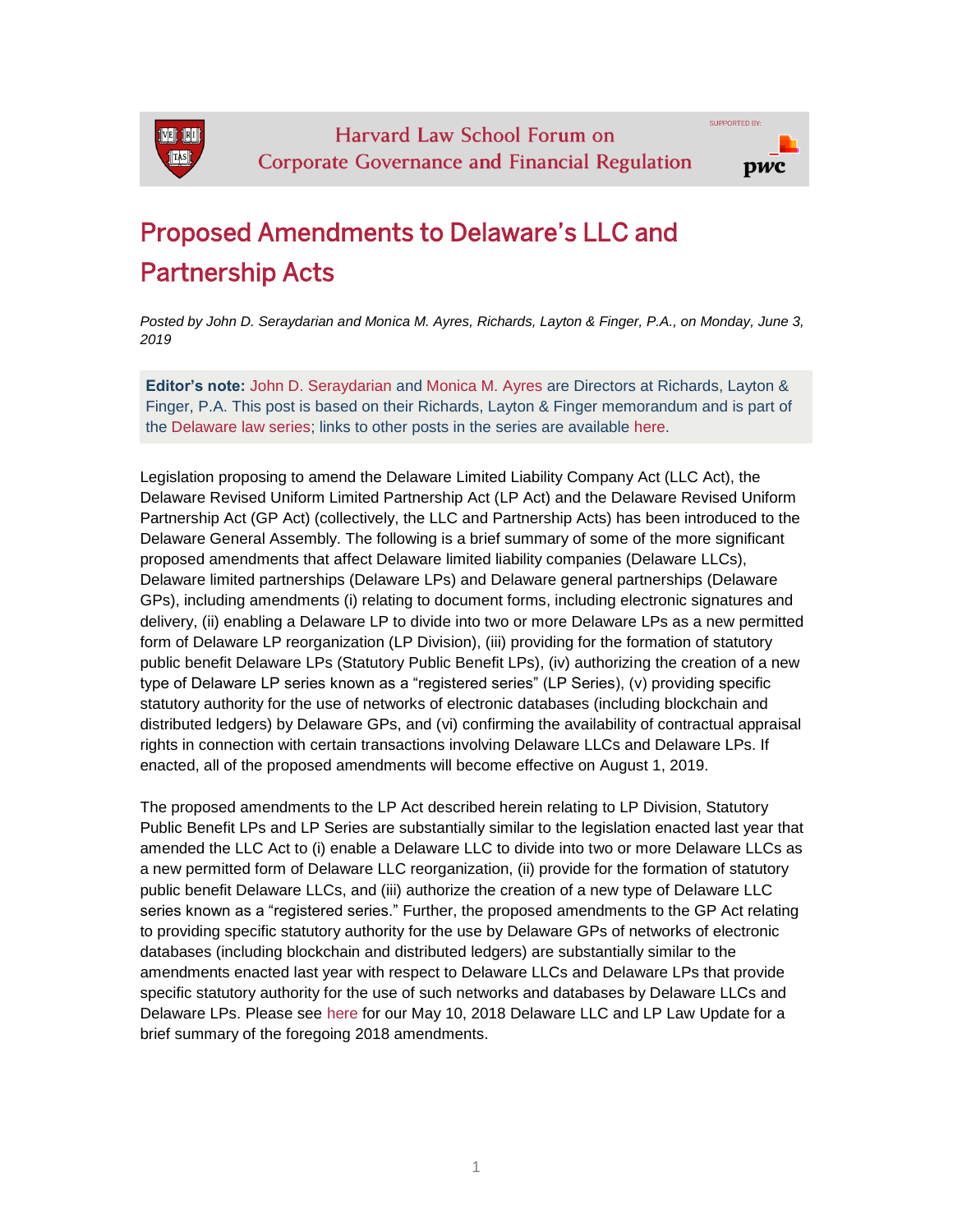# Document Forms, Including Electronic Signatures and Delivery

The proposed amendments to the LLC and Partnership Acts include the addition of provisions relating to the execution of documents by electronic signature and delivery of documents by electronic transmission (collectively, the Electronic Signature and Delivery Provisions). The Electronic Signature and Delivery Provisions explicitly state that any act or transaction contemplated or governed by the LLC and Partnership Acts or a limited liability company or partnership agreement may be provided for in a document, and an electronic transmission will be deemed the equivalent of a written document. The term "document" is defined to mean "(i) any tangible medium on which information is inscribed, and includes handwritten, typed, printed or similar instruments, and copies of such instruments and (ii) an electronic transmission." The term "electronic transmission" is defined as "any form of communication not directly involving the physical transmission of paper, including the use of, or participation in, 1 or more electronic networks or databases (including 1 or more distributed electronic networks or databases), that creates a record that may be retained, retrieved and reviewed by a recipient thereof and that may be directly reproduced in paper form by such a recipient through an automated process."

Whenever the LLC and Partnership Acts or a limited liability company or partnership agreement require or permit a signature, an electronic signature will be a permissible mode of executing a document. An electronic signature is defined as an "electronic symbol or process that is attached to, or logically associated with, a document and executed or adopted by a person with an intent to authenticate or adopt the document."

The Electronic Signature and Delivery Provisions further provide that, unless otherwise provided in a limited liability company or partnership agreement or agreed to between the sender and recipient, an electronic transmission is delivered to a person at the time it enters an informationprocessing system that the person has designated for the purpose of receiving electronic transmissions of the type delivered, so long as the electronic transmission is in a form capable of being processed by that system and the person is able to retrieve it.

The Electronic Signature and Delivery Provisions establish non-exclusive safe harbor methods of reducing specified acts or transactions to a written or electronic document and executing and delivering a document manually or electronically. The Electronic Signature and Delivery Provisions do not prohibit one or more persons from conducting a transaction in accordance with Delaware's Uniform Electronic Transactions Act, so long as the part or parts of the transaction that are governed by the LLC and Partnership Acts are documented, signed and delivered in accordance with the applicable Electronic Signature and Delivery Provisions or the other relevant provisions of the LLC and Partnership Acts. Further, the safe harbor methods provided for in the Electronic Signature and Delivery Provisions apply solely for purposes of determining whether an act or transaction has been documented, and whether the document has been signed and delivered, in accordance with the LLC and Partnership Acts and a limited liability company or partnership agreement. As application of the Electronic Signature and Delivery Provisions are limited specifically to the LLC and Partnership Acts and a limited liability company or partnership agreement, the Electronic Signature and Delivery Provisions do not preempt any statute of frauds or other applicable law that might require that actions be documented or documents be signed and delivered in a specified manner.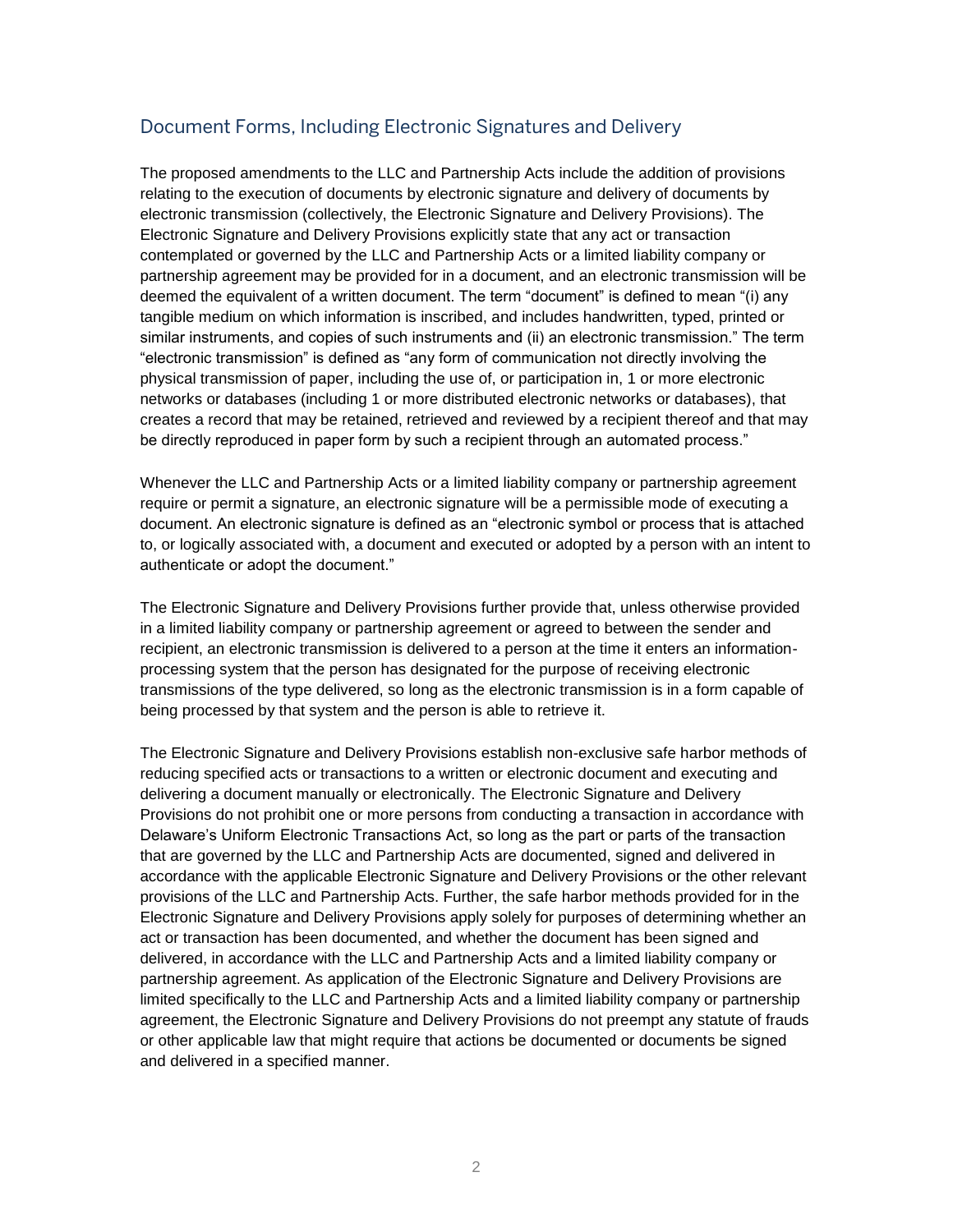The Electronic Signature and Delivery Provisions set forth certain documents and actions that are not governed thereby, including (i) a document filed with or submitted to the Delaware Secretary of State, the Register in Chancery, or a court or other judicial or governmental body of the State of Delaware, (ii) a certificate of limited liability company interest or partnership interest, and (iii) an act or transaction effected pursuant to the respective provisions of the LLC and Partnership Acts relating to the requirement to maintain a registered office and registered agent in the State of Delaware, service of process, foreign entities or derivative actions. The Electronic Signature and Delivery Provisions expressly state that the foregoing shall not create any presumption regarding the lawful means to document a matter, or sign or deliver a document, addressed by these excluded items. Further, the Electronic Signature and Delivery Provisions state that no provision of a limited liability company or partnership agreement shall limit the application of the Electronic Signature and Delivery Provisions, unless such provision expressly restricts one or more of the means of documenting an act or transaction, or of signing or delivering a document, permitted by the Electronic Signature and Delivery Provisions.

Finally, the Electronic Signature and Delivery Provisions address the interaction between the LLC and Partnership Acts and the U.S. federal Electronic Signatures in Global and National Commerce Act (E-Sign Act). In general, the E-Sign Act provides that, with respect to a transaction in or affecting interstate or foreign commerce (and subject to specified exceptions and limitations), a signature, contract or other record relating to the transaction may not be denied legal effect, validity or enforceability solely because it is in electronic form, and a contract relating to such transaction may not be denied legal effect, validity or enforceability solely because an electronic signature or electronic record was used in its formation. The Electronic Signature and Delivery Provisions state that if any provision of the LLC and Partnership Acts is deemed to modify, limit or supersede the E-Sign Act, the provisions of the LLC and Partnership Acts will control to the fullest extent permitted by Section  $7002(a)(2)$  thereof. Section  $7002(a)(2)$  of the E-Sign Act provides:

A State statute, regulation, or other rule of law may modify, limit, or supersede the provisions of section 7001 of [the E-Sign Act] with respect to State law only if such statute, regulation, or rule of law . . . (A) specifies the alternative procedures or requirements for the use or acceptance (or both) of electronic records or electronic signatures to establish the legal effect, validity, or enforceability of contracts or other records, if (i) such alternative procedures or requirements are consistent with [subchapters I and II of the E-Sign Act]; and (ii) such alternative procedures or requirements do not require, or accord greater legal status or effect to, the implementation or application of a specific technology or technical specification for performing the functions of creating, storing, generating, receiving, communicating, or authenticating electronic records or electronic signatures; and (B) if enacted or adopted after June 30, 2000, makes specific reference to [the E-Sign Act].

Thus, the Electronic Signature and Delivery Provisions expressly confirm an intent to allow the LLC and Partnership Acts to govern the documentation of actions, and the signature and delivery of documents, to the fullest extent the LLC and Partnership Acts are not preempted by the E-Sign Act.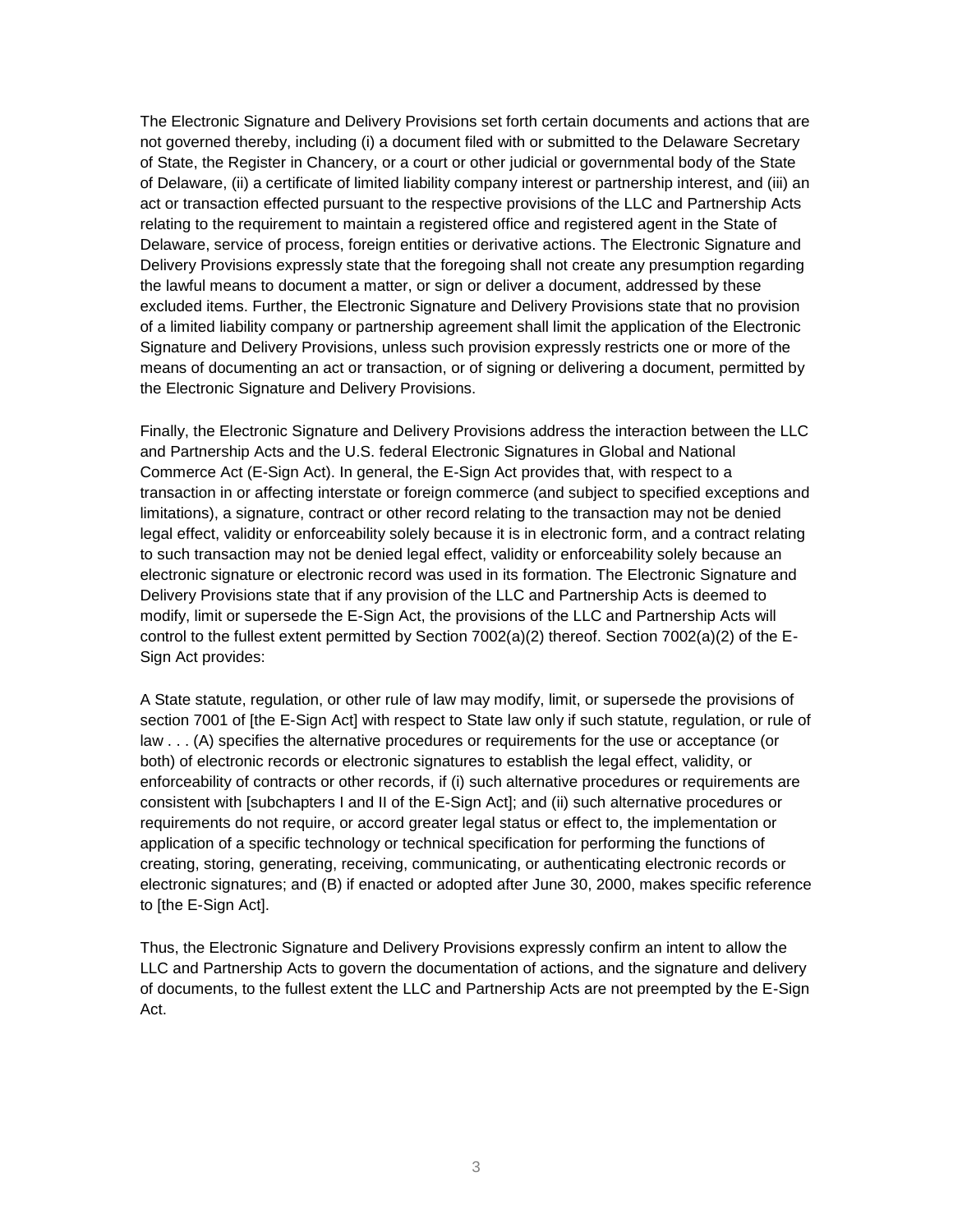### LP Division

Under a new Section 17-220 of the LP Act, a single Delaware LP will be allowed to divide into two or more Delaware LPs. The original dividing Delaware LP can continue its existence or terminate as part of the division, as provided in a plan of division. In connection with a division, a dividing Delaware LP must adopt a plan of division setting forth the terms and conditions of the division, including the allocation of assets, property, rights, series, debts, liabilities and duties of such dividing Delaware LP among the division Delaware LPs,<sup>1</sup> the name of each resulting Delaware LP and, if the original dividing Delaware LP will survive the division, the name of the surviving Delaware LP. The dividing Delaware LP must then file a certificate of division and a certificate of limited partnership for each resulting Delaware LP with the Delaware Secretary of State.

Following a division, each division Delaware LP will be liable for the debts, liabilities and duties of the original dividing Delaware LP as are allocated to it pursuant to the plan of division, and no other division Delaware LP will be liable for such obligations unless the plan of division constitutes a fraudulent transfer under applicable law. If any allocation of assets or liabilities is determined by a court of competent jurisdiction to constitute a fraudulent transfer, each division Delaware LP will be jointly and severally liable on account of such fraudulent transfer. Debts and liabilities of the original dividing Delaware LP that are not allocated by the plan of division will be the joint and several debts and liabilities of all division Delaware LPs.

The amendments relating to division of a Delaware LP will be effective August 1, 2019. Because of the novelty of this type of reorganization that may have not otherwise been specifically contemplated in existing contractual arrangements, the proposed amendments provide that any terms of a written contract, indenture or other agreement that restrict, condition or prohibit a Delaware LP from consummating a merger or consolidation or transferring assets will apply with equal force to a division if (i) the Delaware LP was formed prior to August 1, 2019, and (ii) the Delaware LP entered into such written contract, indenture or other agreement prior to August 1, 2019.

#### Statutory Public Benefit LPs

In a development that may be of significant interest to social entrepreneurs, the LP Act is being amended to add a new subchapter XII for purposes of enabling Delaware LPs to elect to be formed as Statutory Public Benefit LPs. Such Statutory Public Benefit LPs would remain subject to all other applicable provisions of the LP Act, except as modified or supplanted by the new subchapter XII of the LP Act governing Statutory Public Benefit LPs.

In general, a Statutory Public Benefit LP is a for-profit limited partnership that is intended to produce a public benefit or public benefits and to operate in a responsible and sustainable manner. To that end, a Statutory Public Benefit LP is required to be operated in a way that balances the pecuniary interests of the partners of such Statutory Public Benefit LP, the best interests of those materially affected by such Statutory Public Benefit LP's conduct, and the public

l <sup>1</sup> References to "division Delaware LPs" herein refer to (i) the original dividing Delaware LP effecting a division in the manner provided in new Section 17-220 of the LP Act if it survives the division, and (ii) each resulting Delaware LP formed as a consequence of the division.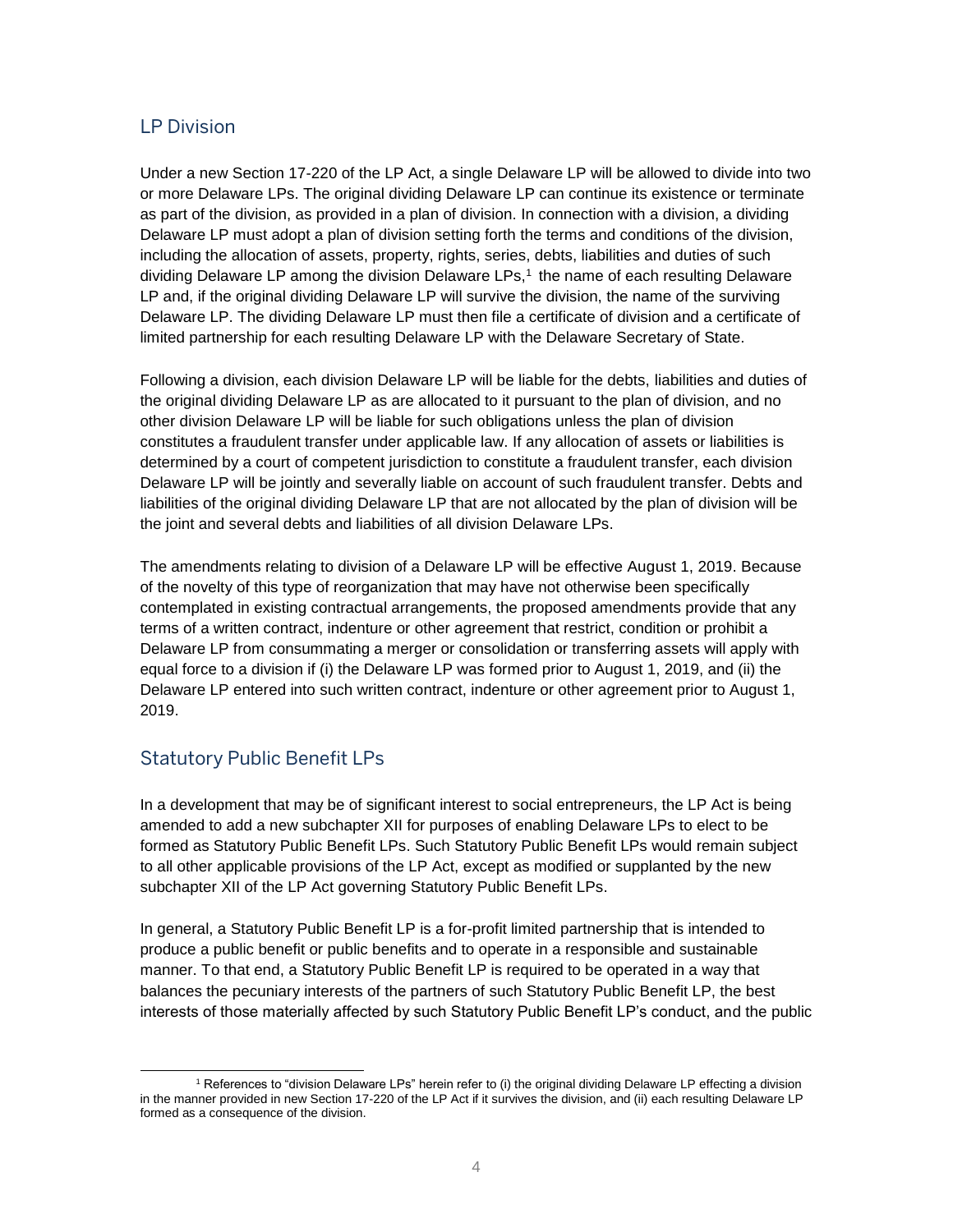benefit or public benefits as set forth in such Statutory Public Benefit LP's certificate of limited partnership.

Each Statutory Public Benefit LP would be required, in its certificate of limited partnership, to identify itself as a Statutory Public Benefit LP and to set forth one or more specific public benefits to be promoted by the Statutory Public Benefit LP. "Public benefit" is defined as "a positive effect (or reduction of negative effects) on one or more categories of persons, entities, communities or interests (other than partners in their capacities as partners) including, but not limited to, effects of an artistic, charitable, cultural, economic, educational, environmental, literary, medical, religious, scientific or technological nature."

New subchapter XII of the LP Act also (i) sets forth specific duties of general partners and other persons with authority to manage or direct the business and affairs of a Statutory Public Benefit LP; (ii) imposes special notice requirements on Statutory Public Benefit LPs, mandating periodic statements to limited partners regarding the Delaware LP's promotion of its public benefits and as to the best interests of those materially affected by the Delaware LP's conduct; (iii) contains limitations on the power of Statutory Public Benefit LPs to (a) adopt amendments to their certificates of limited partnership or effect mergers, consolidations or divisions if the effect would be to abandon their public benefit, or (b) cease to be a Statutory Public Benefit LP; (iv) establishes a means of enforcing the promotion of the public benefits of a Statutory Public Benefit LP by granting certain derivative rights; (v) provides that the requirements imposed on Statutory Public Benefit LPs may not be altered in a partnership agreement; and (vi) provides that such new subchapter XII is not to be construed to limit the accomplishment by any other means permitted by law of the formation or operation of a Delaware LP that is formed or operated for a public benefit (including a Delaware LP that is designated as a public benefit limited partnership) that is not a Statutory Public Benefit LP.

## LP Series

The proposed amendments will amend the LP Act to create a new type of Delaware LP series known as a "registered series." The registered series will be governed by a new Section 17-221 of the LP Act. A registered series will qualify as a registered organization under the Uniform Commercial Code that will facilitate the use of Delaware LP series in secured financing transactions. To form a registered series, the certificate of limited partnership of the Delaware LP must contain a notice of the limitation on liabilities of a registered series, and a certificate of registered series must be filed with the Delaware Secretary of State. The name of a registered series must begin with the name of the Delaware LP and be distinguishable upon the records of the Delaware Secretary of State from any entity or other registered series formed or qualified to do business in Delaware. Registered series will be able to merge or consolidate with or into one or more other registered series of the same Delaware LP.

Series created under Section 17-218(b) of the LP Act, both before and after the enactment of these amendments, will be known as "protected series." These amendments will not alter the features of protected series. An existing protected series will be able to convert to a registered series in accordance with the new Section 17-222 of the LP Act, and a registered series will in turn be able to convert to a protected series in accordance with the new Section 17-223 of the LP Act.